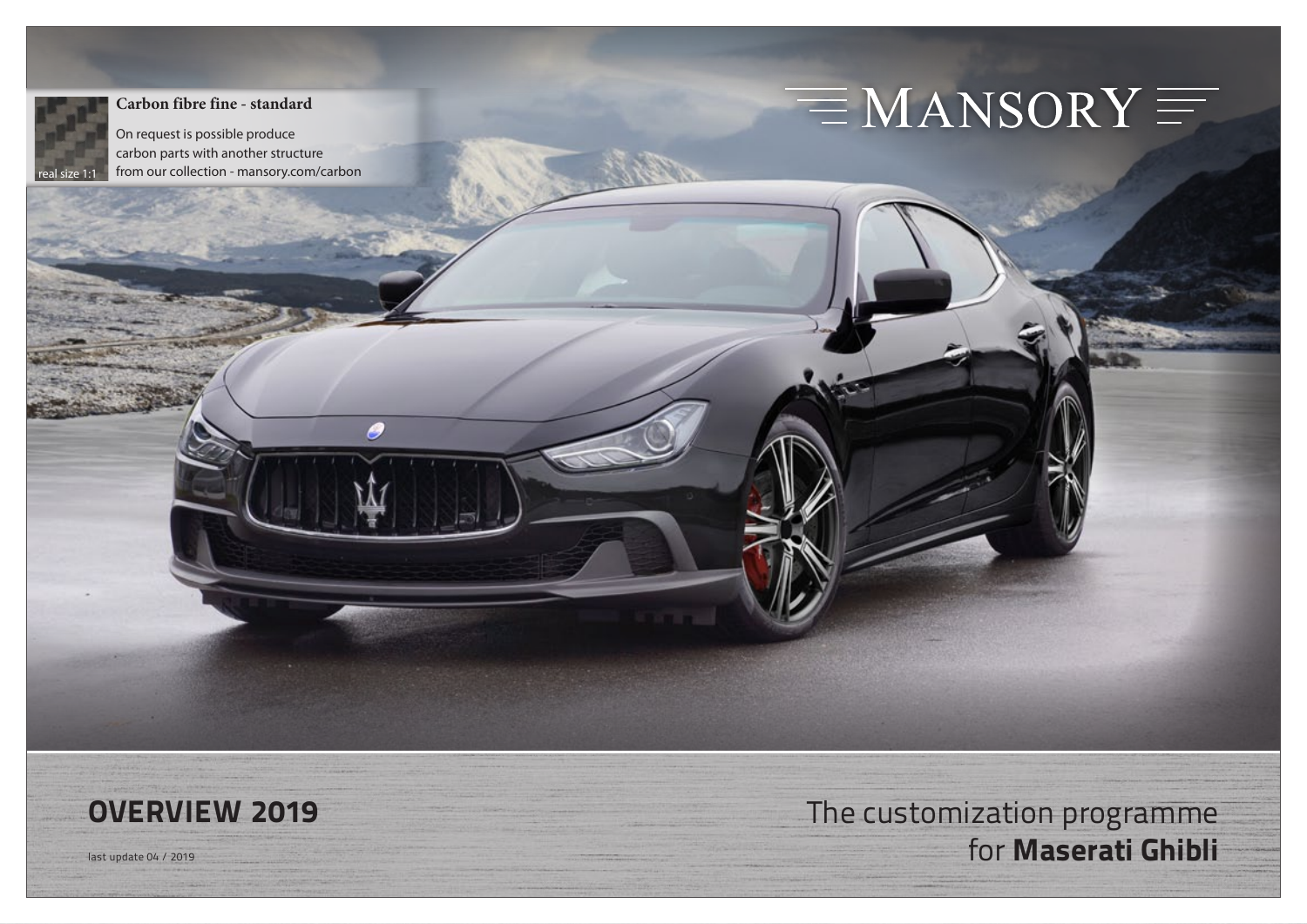# MANSORY **BODY OPTIONS** FOR YOUR MASERATI GHIBLI



| <b>Front lip</b>                               | 57X 102 121 |
|------------------------------------------------|-------------|
| visible carbon fibre primed without clear coat |             |



| <b>Splitter for MANSORY Front lip</b>               | 57X 102 13 |
|-----------------------------------------------------|------------|
| 2 parts set                                         |            |
| visible carbon fibre primed without clear coat      |            |
| (i) compatible only with with Front lip 57X 102 121 |            |



| 57X 102 131 | Air intake for MANSORY Front lip                    | 57X 102 141 |
|-------------|-----------------------------------------------------|-------------|
|             | 2 parts set                                         |             |
|             | visible carbon fibre primed without clear coat      |             |
|             | (i) compatible only with with Front lip 57X 102 121 |             |
|             |                                                     |             |



visible carbon fibre primed without clear coat



| Rear deck lid spoiler - carbon                 | 57X 830 841 |
|------------------------------------------------|-------------|
| visible carbon fibre primed without clear coat |             |
| Rear deck lid spoiler - primed                 | 57X 830 845 |
| primed not visible carbon fibre                |             |